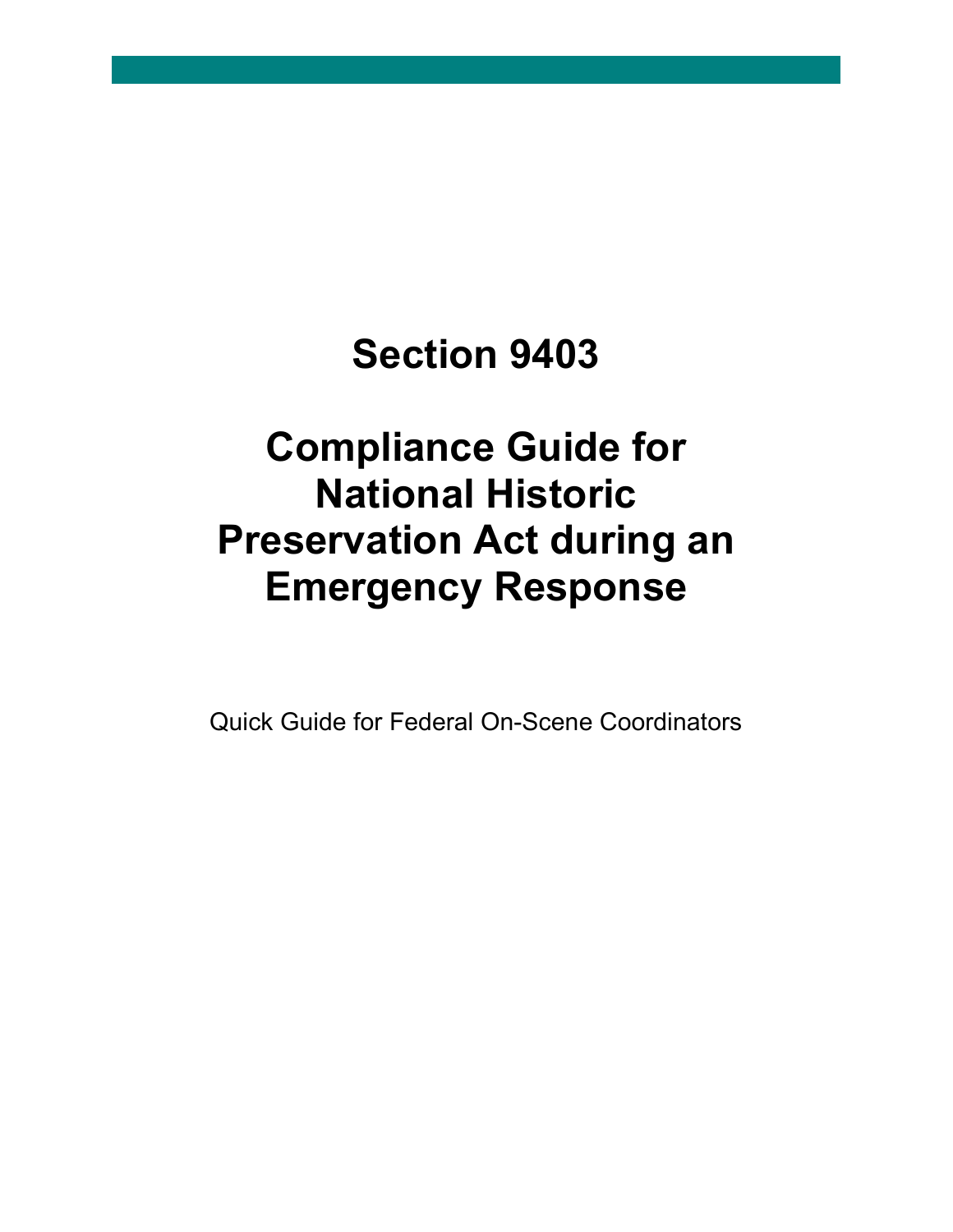

#### **Section Page**

| 9403 |                                                                        | <b>Compliance Guide for National Historic Preservation Act</b>             |  |  |  |
|------|------------------------------------------------------------------------|----------------------------------------------------------------------------|--|--|--|
|      |                                                                        |                                                                            |  |  |  |
|      |                                                                        | 9403.1 Steps FOSCs Must Take if They Respond to an Emergency  9403-1       |  |  |  |
|      |                                                                        |                                                                            |  |  |  |
|      | 9403.2.1 Spills or Releases Categorically Excluded from Additional     |                                                                            |  |  |  |
|      |                                                                        |                                                                            |  |  |  |
|      |                                                                        | 9403.2.2 Overriding Factors that may call for presence of HPS:  9403-2     |  |  |  |
|      |                                                                        | 9403.3 Important Concepts about Section 106 for the Federal On-Scene       |  |  |  |
|      |                                                                        |                                                                            |  |  |  |
|      |                                                                        | 9403.4 Integrating Section 106 Obligations into the Incident Command       |  |  |  |
|      |                                                                        |                                                                            |  |  |  |
|      |                                                                        |                                                                            |  |  |  |
|      |                                                                        |                                                                            |  |  |  |
|      | 9403.5.2 Provide the Historic Properties Specialist the List of Duties |                                                                            |  |  |  |
|      |                                                                        | as the Historical/Cultural Resources Technical Specialist 9403-4           |  |  |  |
|      |                                                                        | 9403A Attachment A: Documentation of Emergency Response Decision           |  |  |  |
|      |                                                                        | that Adversely Affects Historic Properties or Cultural Resources  9403 A-1 |  |  |  |
|      |                                                                        | 9403B Attachment B: Releases or Spills Categorically Excluded from         |  |  |  |
|      | Additional Compliance under National Historic Preservation Act Section |                                                                            |  |  |  |
|      |                                                                        |                                                                            |  |  |  |
|      |                                                                        | 9403C Attachment C: Recommended Historic Properties Specialists            |  |  |  |
|      |                                                                        |                                                                            |  |  |  |
|      |                                                                        |                                                                            |  |  |  |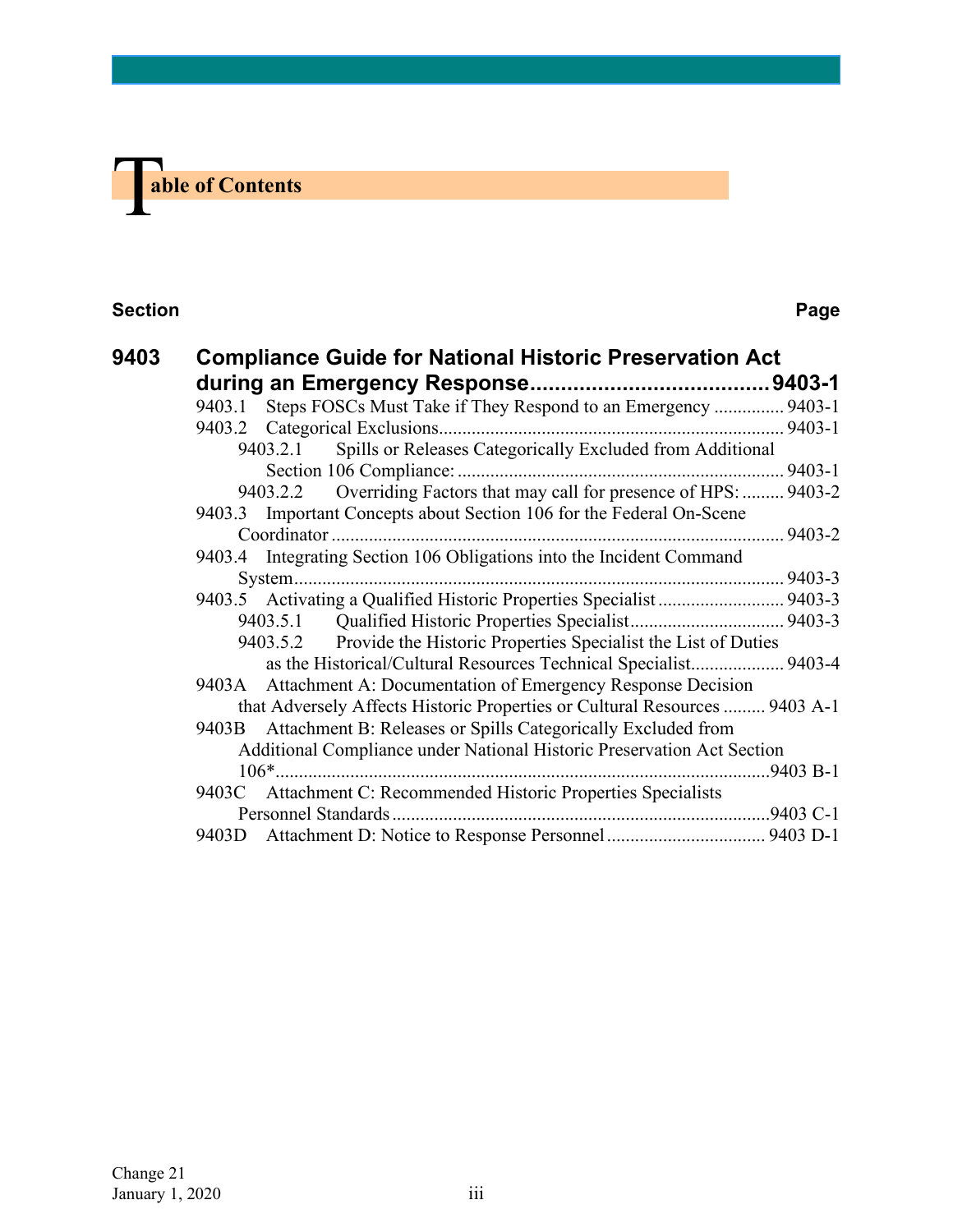# <span id="page-2-1"></span>**Compliance Guide for National Historic Preservation Act during an Emergency Response**

Quick Guide for Federal On-Scene Coordinators (FOSCs)

# <span id="page-2-2"></span>**9403.1 Steps FOSCs Must Take if They Respond to an Emergency**

- **Step 1: Determine if the emergency is categorically excluded from Section 106 (**This determination may need to be made after the FOSC arrives on scene.) [If yes, no further action is necessary]
- **Step 2: Notify the State Historic Preservation Office (SHPO) Tribal Historic Preservation Office (THPO) for consultation because of overriding factors to categorical exclusion or FOSC determines there are historic properties or cultural resources that need to be considered**
- **Step 3: Activate a qualified Historic Properties Specialist (HPS) and develop protective measures for historic properties or cultural resources if determined by consultation.**
- **Step 4: Notify the SHPO/THPO when the emergency response has formally concluded.**

# <span id="page-2-3"></span>**9403.2 Categorical Exclusions**

#### <span id="page-2-4"></span>**9403.2.1 Spills or Releases Categorically Excluded from Additional Section 106 Compliance:**

- **Spills/releases onto (and that stay on):** 
	- Gravel pads
	- Roads (gravel or paved, not including the undeveloped right-ofway)
	- Parking areas (graded or paved)
	- Dock staging areas less than 50 years old
	- Gravel causeways

<span id="page-2-0"></span>**9**

**4**

**0**

**3**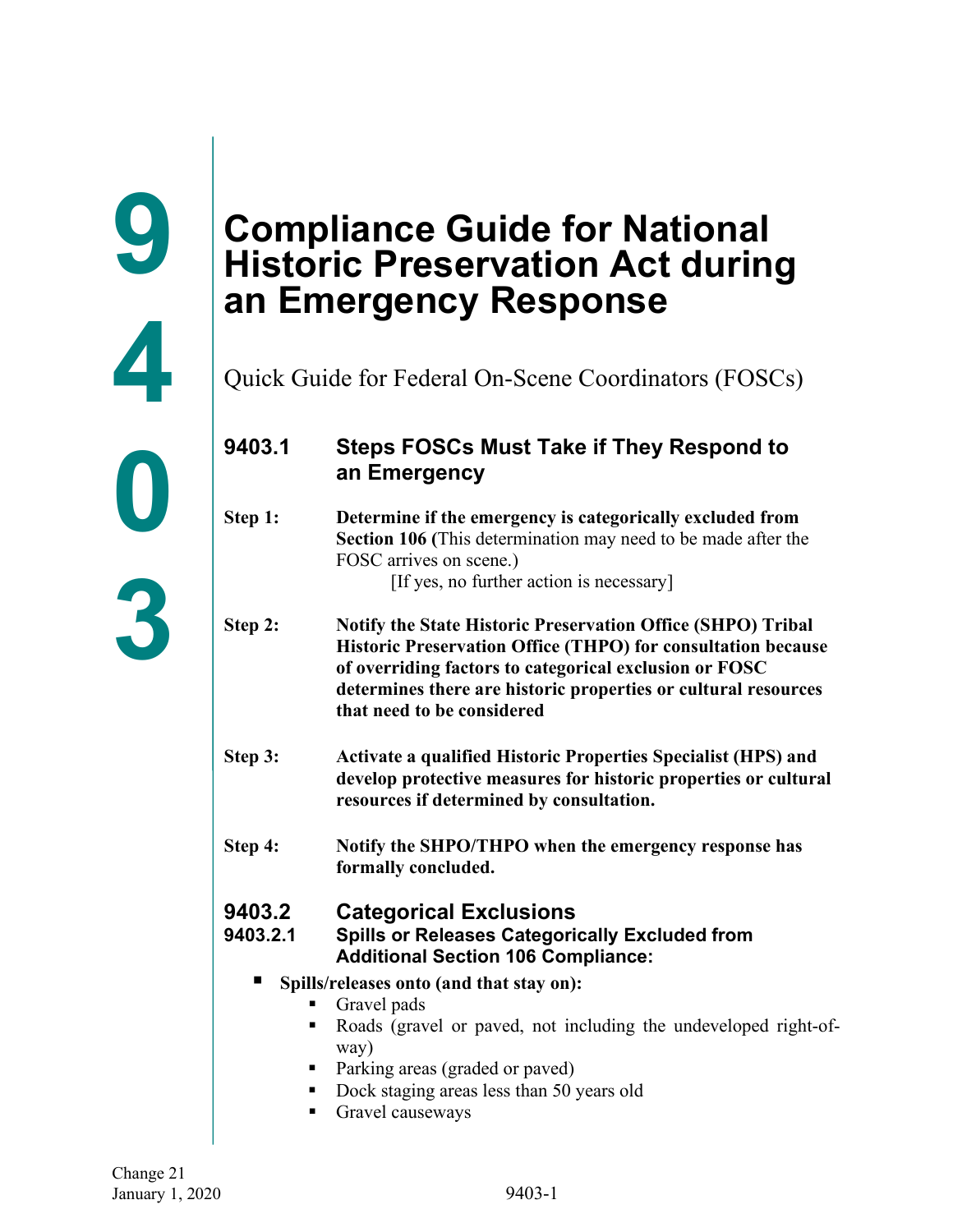#### *9403. Compliance Guide for National Historic Preservation Act during an Emergency Response*

- Artificial gravel islands
- Drilling mats, pads, and/or berms
- Airport runways (improved gravel strips and/or paved runways)
- **Spills/Releases into (and that stay in):** 
	- Lined pits (e.g., drilling mud pits and reserve pits)
	- Water bodies where the spill/release will not  $(1)$  reach land/submerged land, or (2) include emergency response activities with land/submerged land-disturbing components
	- Borrow pits
	- Concrete containment areas
- **Spills/releases of:** 
	- Gases (e.g., chlorine gas)

#### <span id="page-3-0"></span>**9403.2.2 Overriding Factors that may call for presence of HPS:**

- Uncertainty regarding applicability of categorical exclusion;
- Specifics of a spill or release change so it no longer fits into one of the categories listed above;
- The spill is greater than 100,000 gallons; and/or
- SHPO/THPO believes the spill or release may have the potential to affect a significant historic property.

# <span id="page-3-1"></span>**9403.3 Important Concepts about Section 106 for the Federal On-Scene Coordinator**

- The FOSC may have to make an emergency response decision that adversely affects historic properties and cultural resources. However, the emergency response decision must be an informed decision. An informed decision is one in which the FOSC has:
	- Consulted (notified and taken into account professional comments) with SHPO, Federal land-managing agencies, Tribes, native Hawaiian organizations or other interested parties
	- Consulted with an HPS
	- **Consulted the Geographic Response Plan/Environmental Unit** (EU) under the Incident Command System (ICS)
	- Determined a categorical exclusion applies
- The FOSC must conduct formal consultation with the SHPO/THPO on newly discovered or unanticipated potential historic properties or cultural resources encountered and on adverse impacts due to the response on those properties or resources. This is an inherently governmental responsibility that must be performed by the FOSC and not the HPS.
- National Historical Protection Act Section 106 obligations apply to FOSC response actions and not to impacts caused by the spill or release.
- Consultation with the THPO is not intended to meet government to government consultation required by Executive Order 13175.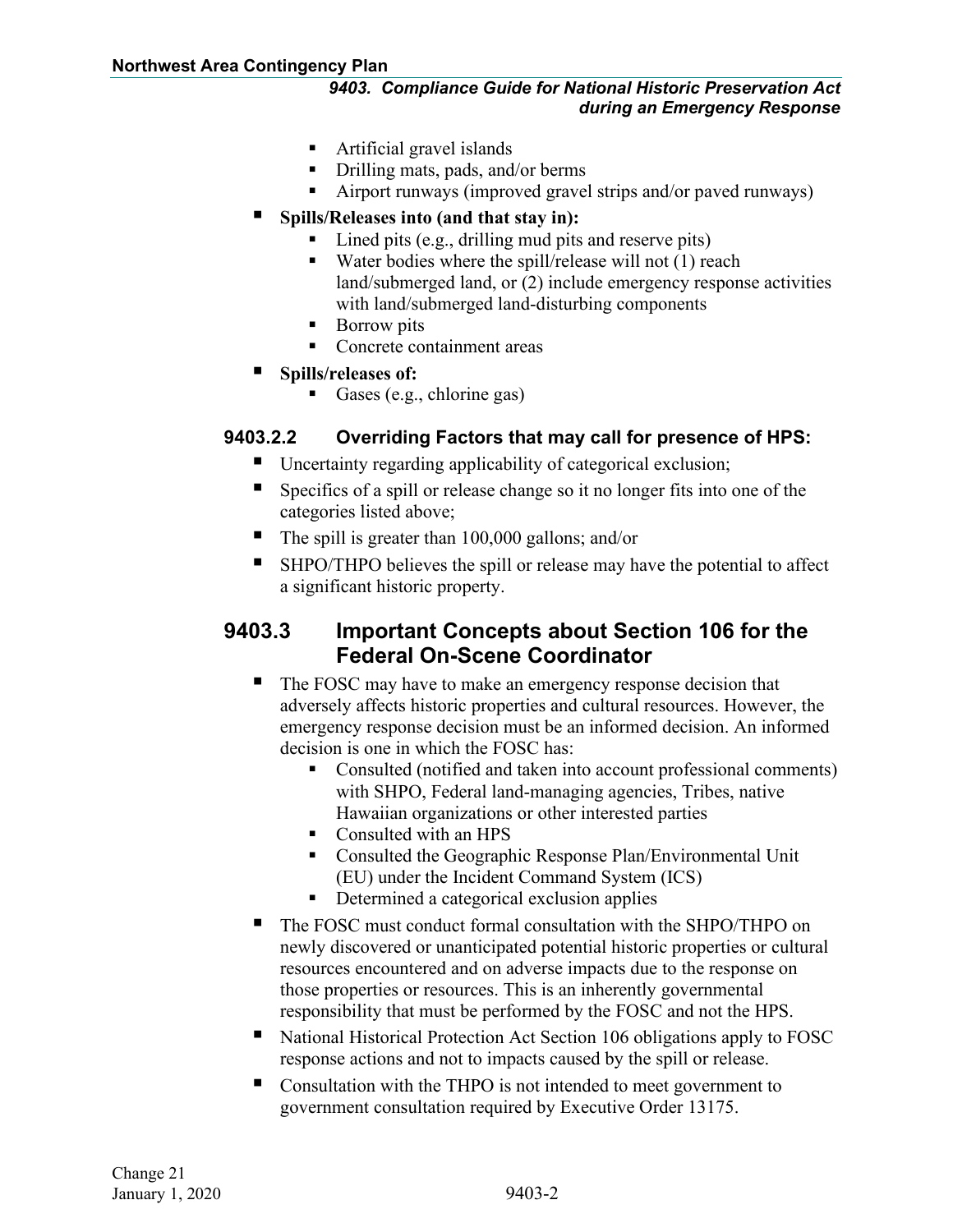## <span id="page-4-0"></span>**9403.4 Integrating Section 106 Obligations into the Incident Command System**

- Include in the Incident Objective (ICS-202) a statement on protection of historic properties or cultural resources as the case may be.
- The HPS serves in the EU as the Historical/Cultural Resources Technical Specialist (HCRTS).
- In a Unified Command ICS situation with the potentially responsible party leading the cleanup, it is appropriate for the potentially responsible party to acquire the HPS. However, it should be clear among the Incident Commanders that the relationship of the HCRTS to the FOSC is unique among the Command staff. The HCRTS is responsible for helping the FOSC meet his or her Section 106 legal obligations, which do not apply to the other Incident Commanders.
- If the SOSC has similar legal obligations under their state law, then that should be made clear in Unified Command and added to the list of responsibilities for the HCRTS. The FOSC and SOSC should be clear with the HCRTS on any differences between their legal obligations.
- Provide to the workers any special instructions to ensure protection of historical properties and cultural resources via the Assignment List (ICS - 204).
- Document in the Unit Log (ICS-214) any actions taken that resulted in adverse impacts to historic properties or cultural resources.

# <span id="page-4-1"></span>**9403.5 Activating a Qualified Historic Properties Specialist**

### <span id="page-4-2"></span>**9403.5.1 Qualified Historic Properties Specialist**

A qualified HPS:

- Must meet *The Secretary of the Interior's Historic Preservation Professional Qualification Standards and Guidelines*, for either the disciplines of prehistoric or historical archeology found at [https://www.nps.gov/history/local-law/arch\\_stnds\\_9.htm;](https://www.nps.gov/history/local-law/arch_stnds_9.htm)
- Should have demonstrated familiarity with the archaeology and environment of the area in question;
- Should be fully familiar with federal and state laws and regulations governing historic preservation and with the operation of the SHPO;
- Must have the requisite Occupational Safety and Health Administration training for Hazardous Waste Operations and Emergency Response (29 Code of Federal Regulations [CFR] 1910.120) if required to work inside an exclusion zone;
- Should have ICS 300 level ICS training;
- Should have familiarity with the National Contingency Plan for Oil and Hazardous Substances Pollution Contingency Plan (NCP);
- Should have familiarity with the Northwest Area Contingency Plan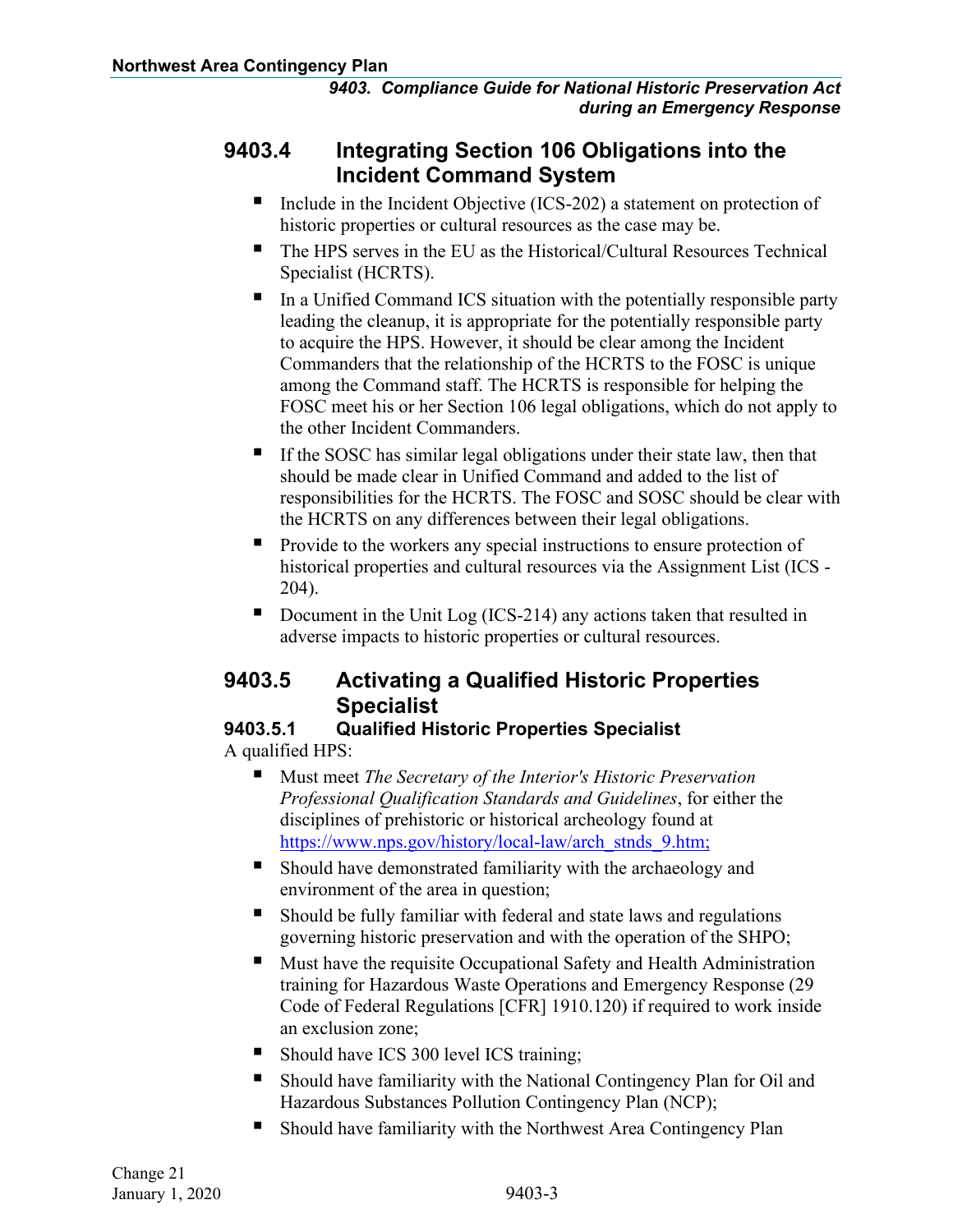(NWACP);

- Should have familiarity with the Programmatic Agreement on the Protection of Historic Properties during Emergency Response under the NCP; and
- Should have familiarity with the Shoreline Cleanup Assessment Technique (SCAT) process.

#### <span id="page-5-0"></span>**9403.5.2 Provide the Historic Properties Specialist the List of Duties as the Historical/Cultural Resources Technical Specialist**

The HCRTS is responsible for providing the FOSC with reliable and timely expertise and support to ensure that historic properties and cultural resources are taken into account in the conduct of the emergency response.

The major responsibilities of the HCRTS are:

- a. Understand and be able to implement Section 4313 of Northwest Area Contingency Plan.
- b. Coordinate with the SHPO, THPO (or tribal cultural resources program), land management agency, and other concerned parties.
- c. Determine and document the presence of historical properties or cultural resources.
- d. Document the effect of the spill or release on historic properties or cultural resources.
- e. Assess whether emergency response strategies have the potential to affect historic properties or cultural resources and advise the FOSC accordingly.
- f. Identify, prioritize, and develop strategies for protection and cleanup of impacted historic/cultural sites in order to minimize damage.
- g. Participate in the testing and evaluation of cleanup techniques used on historic/cultural sites.
- h. Monitor and provide guidance on the cleanup of historic/cultural sites to reduce or eliminate response-related impacts.
- i. Document adverse effects on historic properties or cultural resources due to the emergency response. For intentional actions that result in adverse impacts, include information to show that the FOSC made an informed decision taking into account professional comments prior to authorizing actions and any mitigative measures considered.
- j. Make arrangements for suspected artifact theft to be reported to the SHPO, law enforcement officials, and the land owner/manager.
- k. Arrange for disposition of records and collected materials.
- l. Ensure the confidentiality of historic property site location information, consistent with applicable laws, so as to minimize opportunities for vandalism or theft.
- m. Provide Special Instruction in ICS-204 to ensure protection of historical properties and cultural resources.
- n. Convene an historic properties technical advisory group if needed due to size and complexity of the incident.
- o. Request additional HSPs as needed.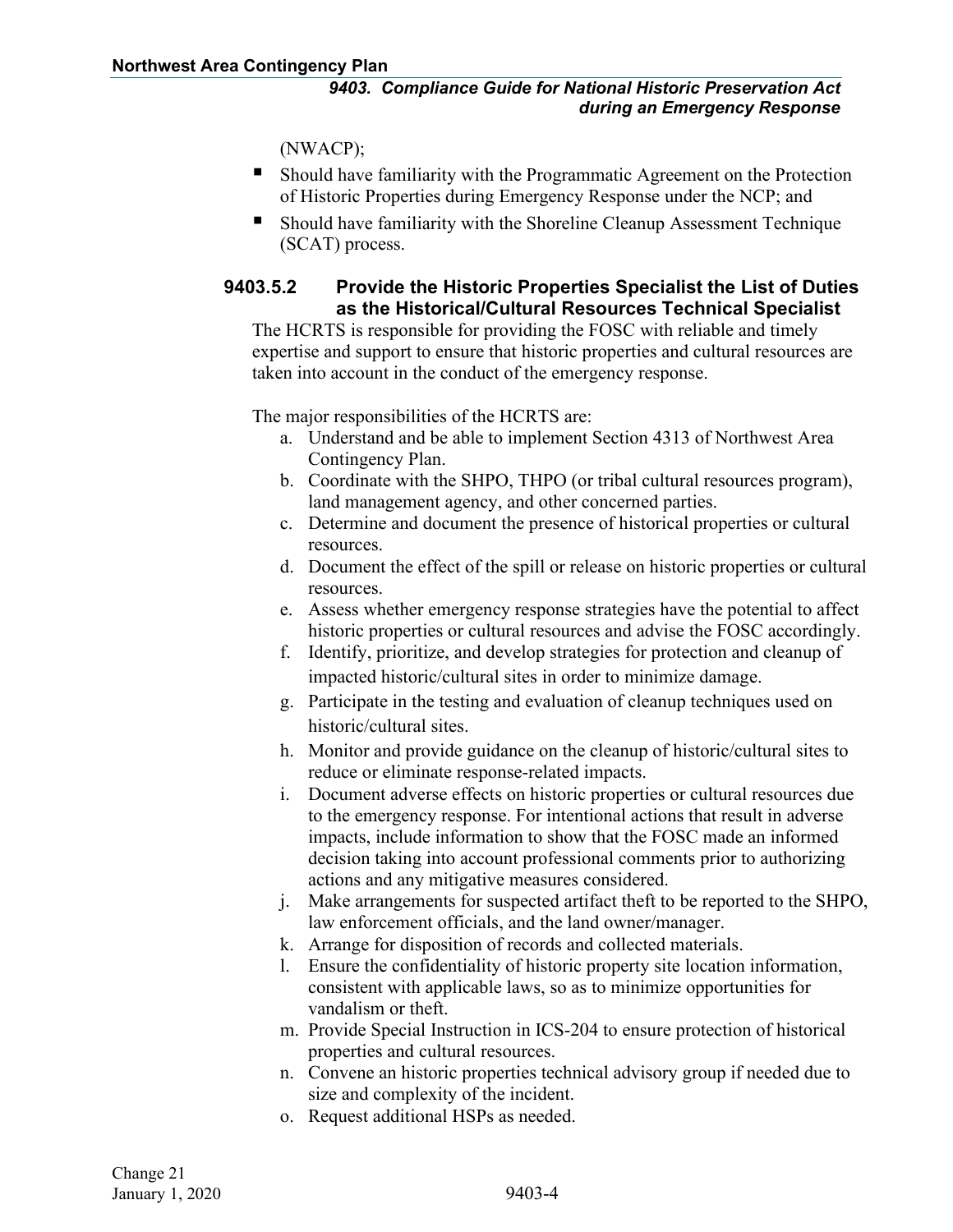p. Accompany SCAT teams.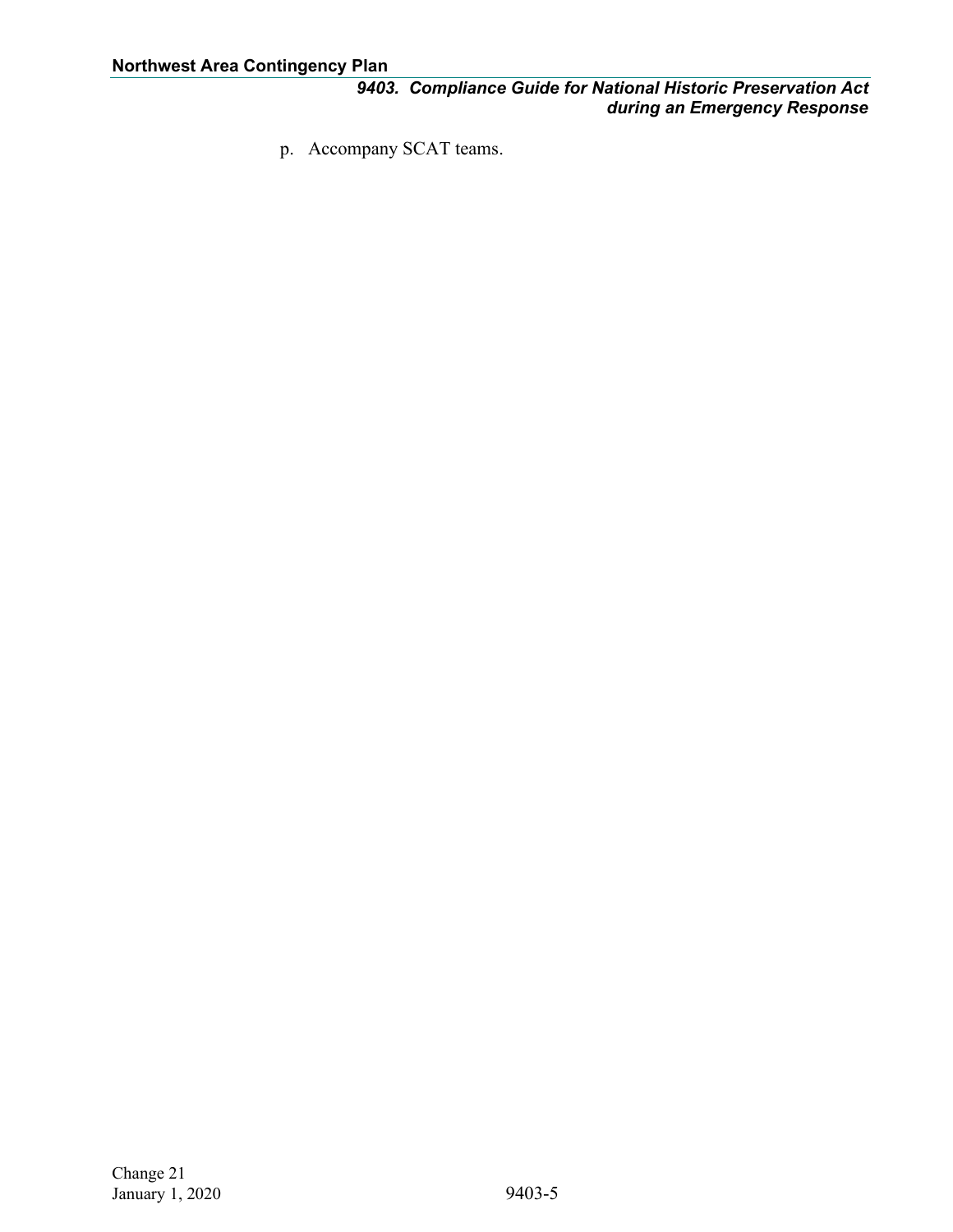#### <span id="page-7-0"></span>**9403A Attachment A: Documentation of Emergency Response Decision that Adversely Affects Historic Properties or Cultural Resources**

*Use this form for deliberate or unintentional adverse impacts. Attach this form to the Unit Log (ICS-214) or include in site file. Submit in a reasonable and timely manner to the appropriate entities listed below:*

| <b>Emergency Response</b><br>Name:                                                                                                                                                                                                                                                                                                                                                                                       |
|--------------------------------------------------------------------------------------------------------------------------------------------------------------------------------------------------------------------------------------------------------------------------------------------------------------------------------------------------------------------------------------------------------------------------|
| Date:                                                                                                                                                                                                                                                                                                                                                                                                                    |
| Location:                                                                                                                                                                                                                                                                                                                                                                                                                |
| <b>Response Action, Impact, and Decision</b><br>[Describe response action and adverse impacts to historic properties or cultural resources.<br>Explain why protecting historic properties/cultural resources and public health/safety could<br>not all be met concurrently. Include information that would support this as an informed<br>decision and the date of the decision. Describe any mitigative actions taken.] |
|                                                                                                                                                                                                                                                                                                                                                                                                                          |
|                                                                                                                                                                                                                                                                                                                                                                                                                          |
|                                                                                                                                                                                                                                                                                                                                                                                                                          |
|                                                                                                                                                                                                                                                                                                                                                                                                                          |
|                                                                                                                                                                                                                                                                                                                                                                                                                          |
| <b>FOSC Name:</b>                                                                                                                                                                                                                                                                                                                                                                                                        |
| <b>FOSC Signature:</b><br>Date of Signature:                                                                                                                                                                                                                                                                                                                                                                             |
| Responsible SHPO/THPO/Resource Manager/Trustee<br>[Allyson Brooks/Robert Whitlam, WA SHPO<br>Dennis Griffin, OR SHPO<br>Suzi Neitzel, ID SHPO<br><b>THPOI</b>                                                                                                                                                                                                                                                            |
|                                                                                                                                                                                                                                                                                                                                                                                                                          |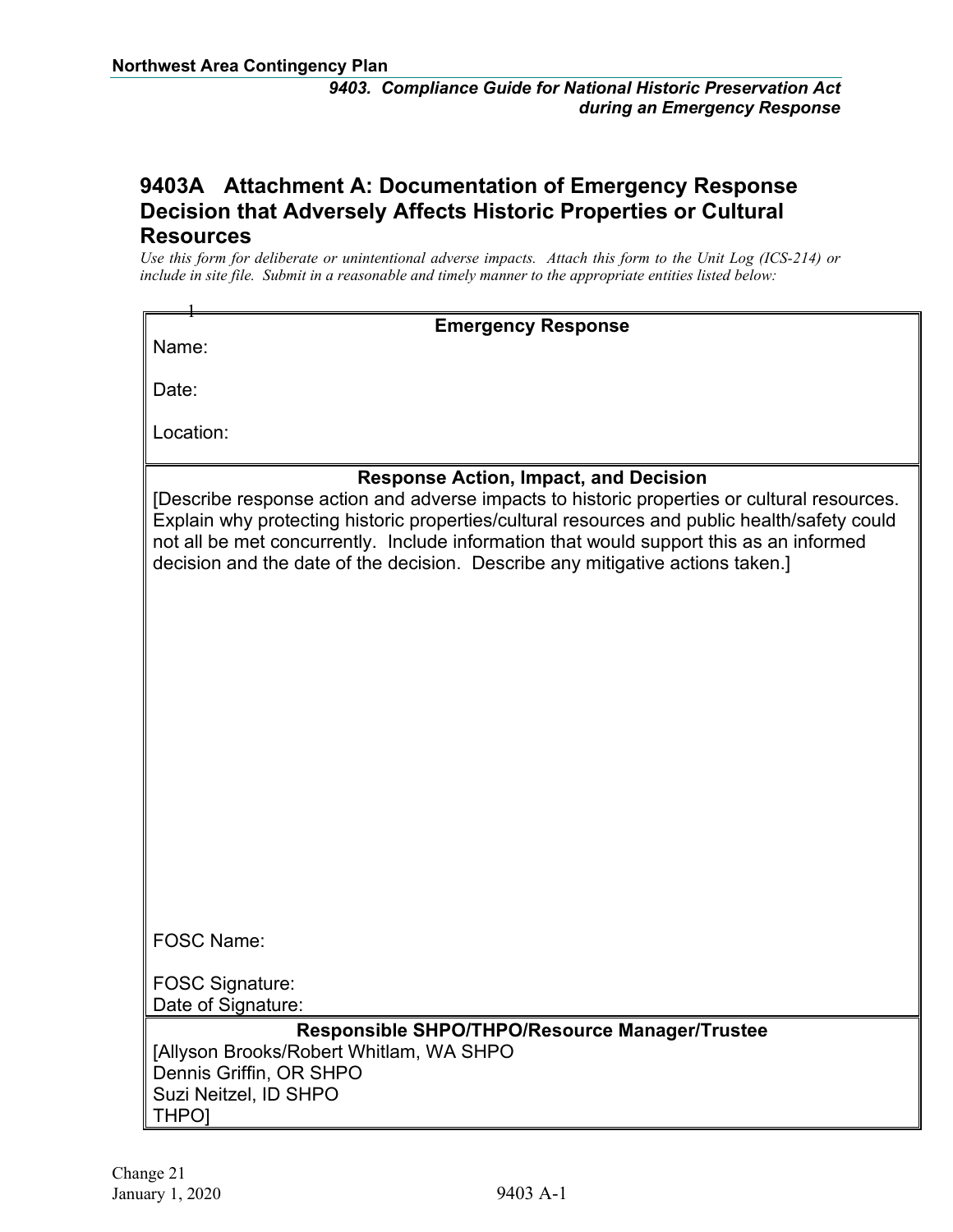## <span id="page-8-0"></span>**9403B Attachment B: Releases or Spills Categorically Excluded from Additional Compliance under National Historic Preservation Act Section 106\***

| ≻                          | Threatened spills/releases:                                                                                                                                                                                                                                                                                                                                                                                         |
|----------------------------|---------------------------------------------------------------------------------------------------------------------------------------------------------------------------------------------------------------------------------------------------------------------------------------------------------------------------------------------------------------------------------------------------------------------|
| ➤                          | Response activities related to threatened spills or releases that include the removal of fuel, and which<br>will not include land/submerged land-disturbing activities. For the purposes of this attachment, limited<br>manual subsurface testing (e.g., shovel tests) to assess the presence, amount, and/or extent of oil or<br>hazardous substance contamination is not considered a ground-disturbing activity. |
| $\blacktriangleright$<br>➤ | Spills/releases onto (which stay on):<br>Gravel pads                                                                                                                                                                                                                                                                                                                                                                |
| ➤                          | Roads (gravel or paved, not including the undeveloped right-of-way)                                                                                                                                                                                                                                                                                                                                                 |
| ≻                          | Parking areas (graded or paved)                                                                                                                                                                                                                                                                                                                                                                                     |
| ➤                          | Dock staging areas less than 50 years old                                                                                                                                                                                                                                                                                                                                                                           |
| ➤                          | Gravel causeways                                                                                                                                                                                                                                                                                                                                                                                                    |
| ➤                          | Artificial gravel islands                                                                                                                                                                                                                                                                                                                                                                                           |
| ≻                          | Drilling mats, pads, and/or berms                                                                                                                                                                                                                                                                                                                                                                                   |
| ➤                          | Airport runways (improved gravel strips and/or paved runways).                                                                                                                                                                                                                                                                                                                                                      |
| ➤<br>➤                     | Spills/releases into (that stay in):<br>Lined pits (e.g., drilling mud pits and reserve pits,                                                                                                                                                                                                                                                                                                                       |
| ➤                          | Water bodies where the release/spill will not: (1) reach land/submerged land; and (2) include emergency<br>response activities with land/submerged land-disturbing components.                                                                                                                                                                                                                                      |
| ➤                          | Borrow pits                                                                                                                                                                                                                                                                                                                                                                                                         |
| ≻                          | Concrete containment areas                                                                                                                                                                                                                                                                                                                                                                                          |
| $\blacktriangleright$      | Spills/releases of:                                                                                                                                                                                                                                                                                                                                                                                                 |
|                            | $\triangleright$ Gases (e.g., chlorine gas)                                                                                                                                                                                                                                                                                                                                                                         |

**Important Note to Federal On-Scene Coordinators:** (1) If you are not sure whether a release or spill fits into one of the categories listed above; (2) if at any time, the specifics of a release or spill change so it no longer fits into one of the categories listed above; (3) if the spill is greater than 100,000 gallons; and/or (4) if the State Historic Preservation Officer or the representative of a Federally-recognized tribe notifies you that a categorically-excluded release or spill may have the potential to affect a historic property, then an Historic Properties Specialist needs to be activated in accordance with the Nationwide Programmatic Agreement and the NWACP.

> $*$ This list is from Appendix I – Categorical Exclusion List found in the *Programmatic Agreement*.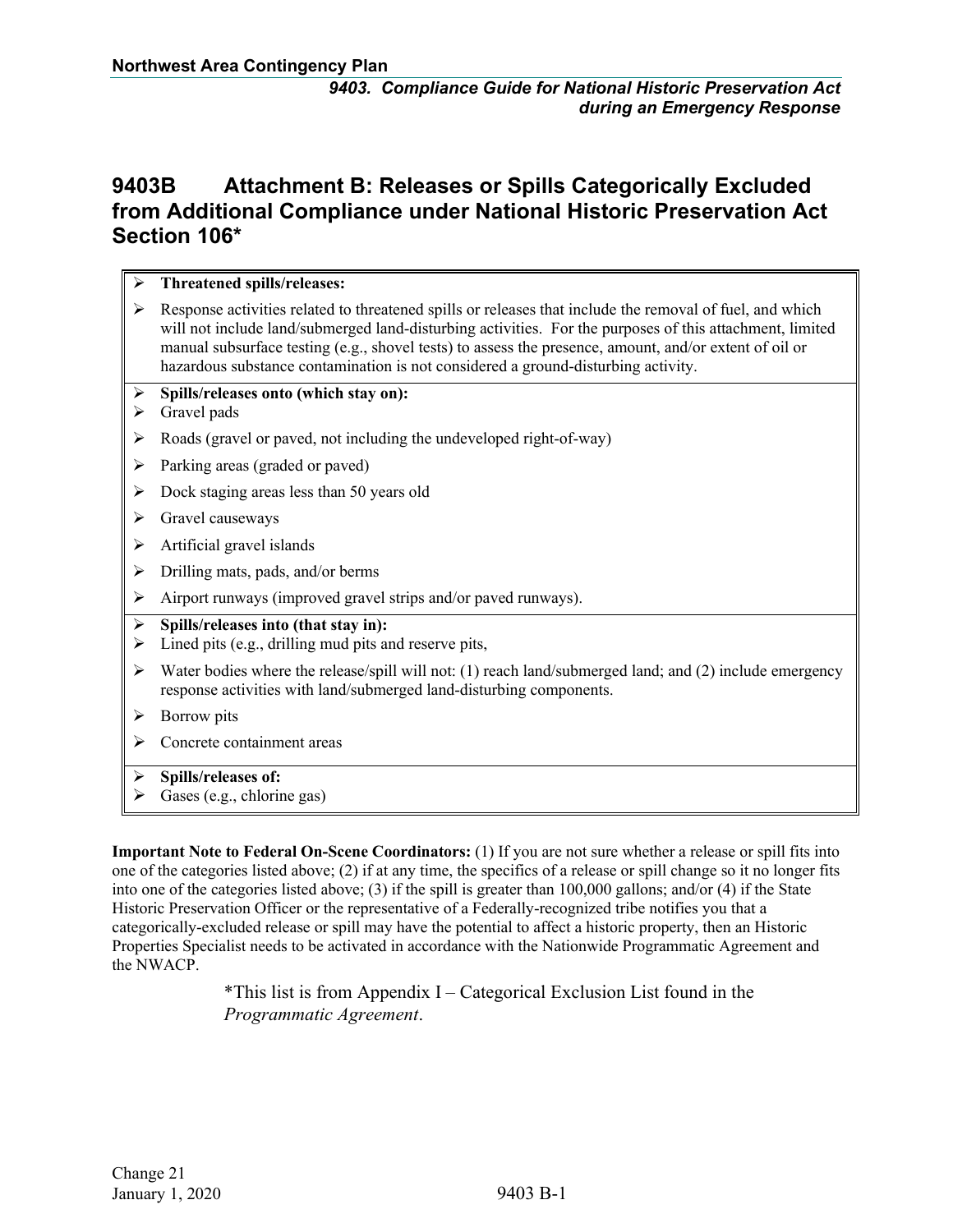# <span id="page-9-0"></span>**9403C Attachment C: Recommended Historic Properties Specialists Personnel Standards**

Individuals contracted to provide technical services to Federal On-Scene Coordinators as Historic Properties Specialists:

- 1. Must meet *The Secretary of the Interior's Historic Preservation Professional Qualification Standards and Guidelines*, for either prehistoric or historical archeology\*
- 2. Should have demonstrated familiarity with the archaeology and environment of the area in question
- 3. Should be fully familiar with Federal and State laws and regulations governing historic preservation, and with the operation of the State's historic preservation office
- 4. Must have training in compliance with the standards found in 29 CFR 1910 (Hazardous Waste Operations and Emergency Response) if required to work inside an exclusion zone
- 5. should have ICS 300 level ICS training
- 6. should have familiarity with the *National Contingency Plan for Oil and Hazardous Substances Pollution Contingency Plan* (NCP)
- 7. should have familiarity with the NWACP
- 8. should have familiarity with the *Programmatic Agreement on the Protection of Historic Properties during Emergency Response under the NCP*
- 9. should have familiarity with the Shoreline Cleanup Assessment Technique (SCAT) process

\* In general, these require a graduate degree in anthropology (or a closely related field), with a specialization in archeology, and two and one-half years of professional experience. These standards can be found on-line at [https://www.nps.gov/history/local-law/arch\\_stnds\\_9.htm.](https://www.nps.gov/history/local-law/arch_stnds_9.htm)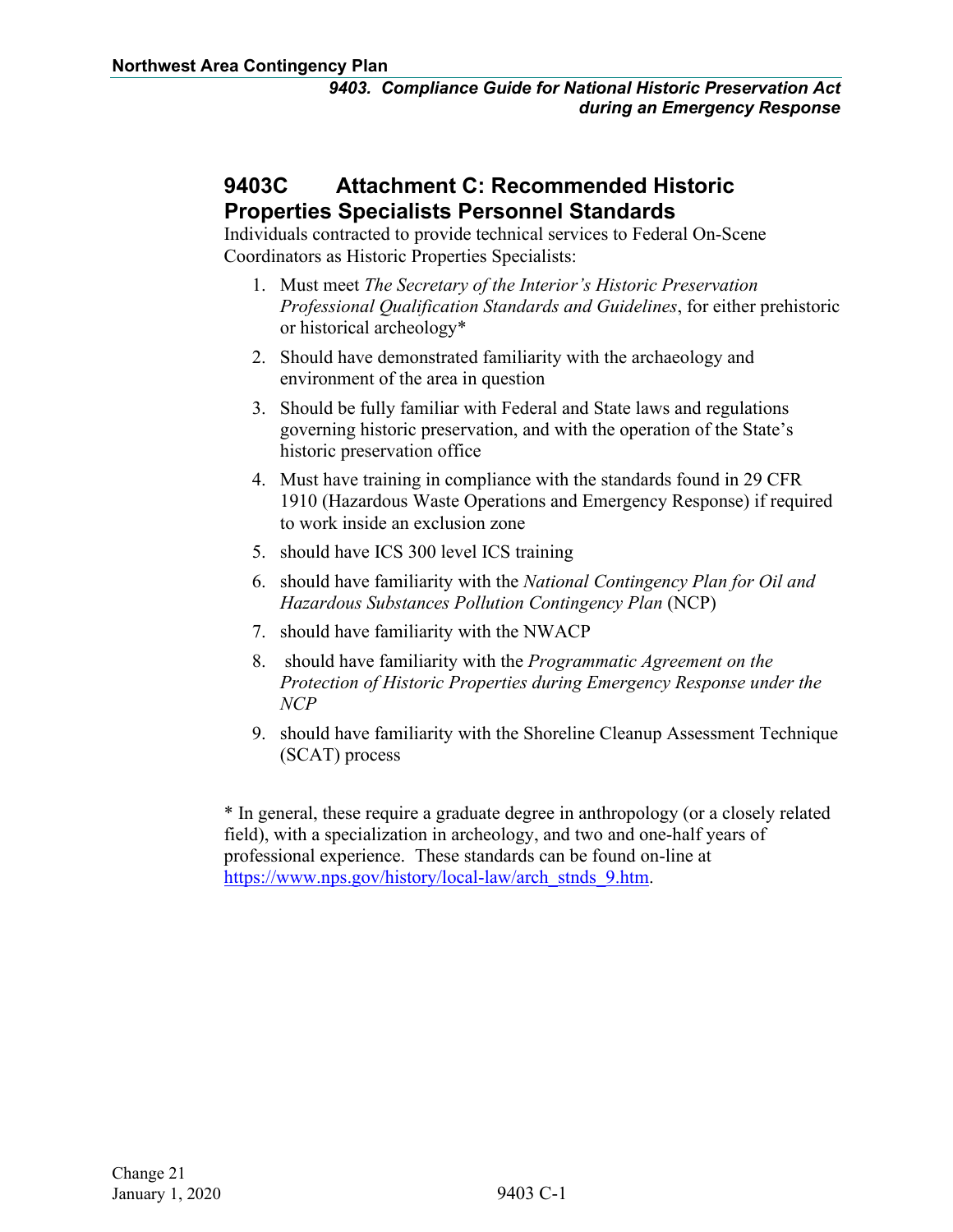#### <span id="page-10-0"></span>**9403D Attachment D: Notice to Response Personnel Required Actions after Discovery of Cultural Resources**

The Unified Command is required to comply with state and federal laws that protect cultural resources from injury. The Historic/Cultural Resource Specialist helps the Unified Command and Federal On-Scene Coordinator ensure that cultural resources are appropriately considered during emergency response activities. Response personnel including contractors, sub-contractors, emergency responders, cleanup workers, and field crews play a crucial role in this process since they, by the nature of their work, are the people most likely to encounter cultural resources while in the field.

During an incident response in the Pacific Northwest it is possible that you, as a person involved in the response, may discover cultural resources. In the course of your work if you find an item that you believe or suspect is cultural or historic, you must:

- 1. Stop work immediately at, near, and surrounding the area where you discovered the object, item, or artifact.
- 2. Leave the suspected cultural item in place, undisturbed, exactly where it was discovered. Do not pick the item up, touch it, or work around it.
- 3. If possible, mark the location where you discovered the item but do not disturb or penetrate the soil with any object or tool. There may be other artifacts under the soil that could be damaged by your actions.
- 4. Inform your field supervisor of the discovery as soon as possible.

After these initial actions, your field supervisor will immediately notify the Planning Section's EU and the Historic/Cultural Resource Specialist. Further direction on how to proceed will be provided by the Unified Command. If you are unsure of something discovered being culturally sensitive, consider it to be sensitive and follow the steps listed above so that the Unified Command can be notified and, ultimately, make a determination on the item's historic significance and the actions needed to protect it.

Compliance with these procedures is mandatory. They must be followed by all response personnel. Failure to comply with these procedures by excavating, removing, damaging, altering, or defacing any archaeological resource is a violation of multiple State and Federal laws and may result in fines/penalties, criminal prosecution, and imprisonment.

For more information on actions related to the discovery of cultural resources, consult with your supervisor or contact the Historic/Cultural Resource Specialist.